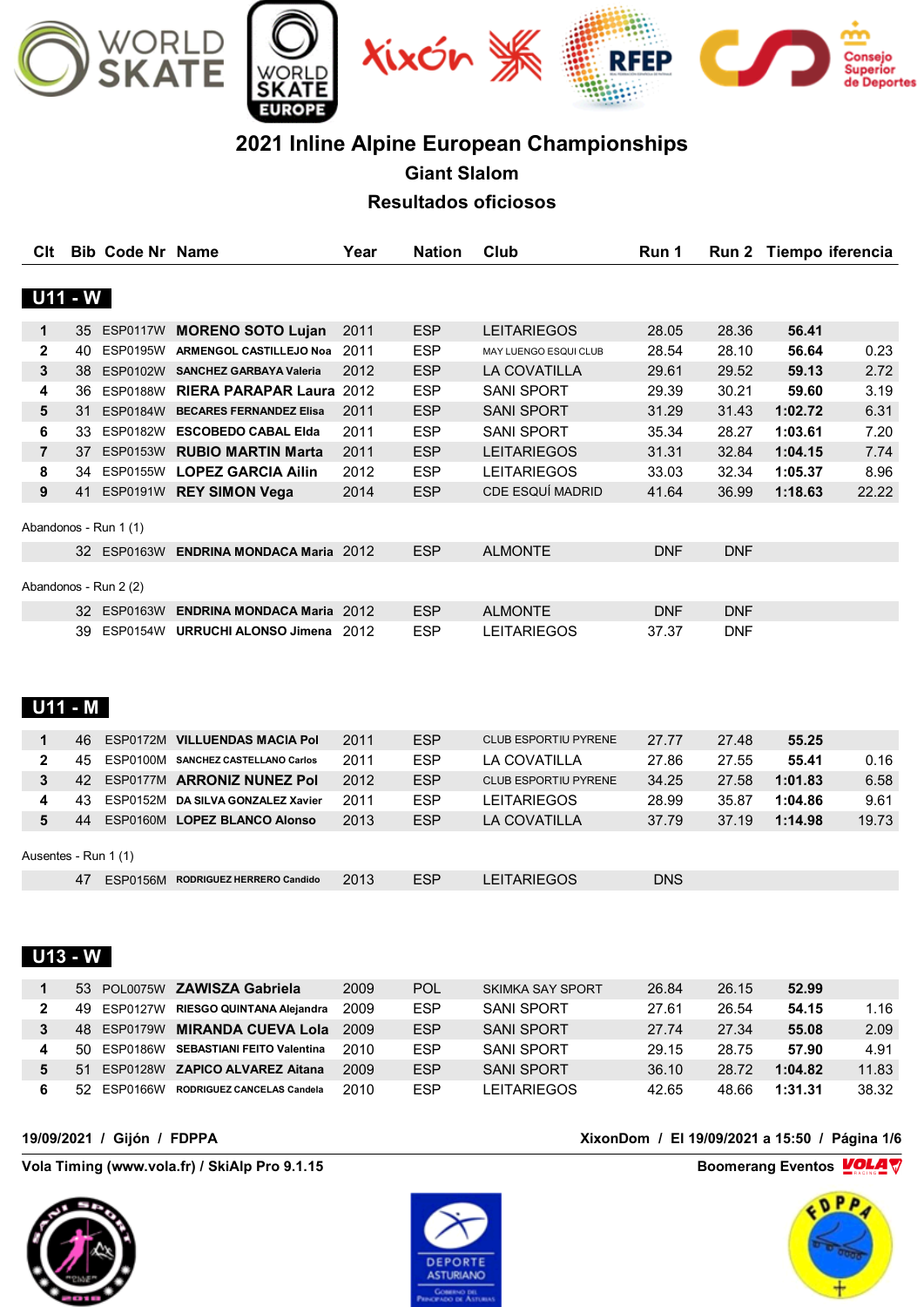

| Clt          |     | <b>Bib Code Nr Name</b> |                                   | Year | <b>Nation</b> | Club                        | Run 1      |            | Run 2 Tiempo iferencia |      |
|--------------|-----|-------------------------|-----------------------------------|------|---------------|-----------------------------|------------|------------|------------------------|------|
|              |     |                         |                                   |      |               |                             |            |            |                        |      |
| $U13 - M$    |     |                         |                                   |      |               |                             |            |            |                        |      |
| 1            | 55  |                         | ESP0171M ORTEGA CALDES Gerard     | 2010 | <b>ESP</b>    | CLUB ESPORTIU PYRENE        | 26.61      | 26.65      | 53.26                  |      |
| $\mathbf{2}$ | 58. |                         | ESP0136M SANCHEZ DELGADO Sergio   | 2009 | <b>ESP</b>    | LA COVATILLA                | 27.22      | 27.61      | 54.83                  | 1.57 |
| 3            | 54  |                         | ESP0173M AGUILO VERDAGUER Alex    | 2009 | <b>ESP</b>    | <b>CLUB ESPORTIU PYRENE</b> | 29.87      | 30.62      | 1:00.49                | 7.23 |
| 4            | 57  | ESP0183M                | <b>RODRIGUEZ PENCHE Sebastian</b> | 2010 | <b>ESP</b>    | <b>SANI SPORT</b>           | 30.74      | 31.06      | 1:01.80                | 8.54 |
|              |     | Abandonos - Run 1 (1)   |                                   |      |               |                             |            |            |                        |      |
|              | 56  |                         | ESP0185M RIVERO DIEGO Alejo       | 2009 | <b>ESP</b>    | <b>SANI SPORT</b>           | <b>DNF</b> | <b>DNF</b> |                        |      |
|              |     |                         |                                   |      |               |                             |            |            |                        |      |
|              |     | Abandonos - Run 2 (1)   |                                   |      |               |                             |            |            |                        |      |
|              | 56  | ESP0185M                | <b>RIVERO DIEGO Alejo</b>         | 2009 | <b>ESP</b>    | <b>SANI SPORT</b>           | <b>DNF</b> | <b>DNF</b> |                        |      |

### **CHILDREN - W**

| 1              | 133<br><b>GER0516W</b>             | <b>PRINZING Marie</b>           | 2005 | <b>GER</b> | <b>TV NEIDLINGEN</b>         | 23.38 | 23.98 | 47.36 |       |
|----------------|------------------------------------|---------------------------------|------|------------|------------------------------|-------|-------|-------|-------|
| $\mathbf{2}$   | 123 ESP0105W                       | <b>BORRAS SOLSONA Marta</b>     | 2005 | <b>ESP</b> | EQUIPO NACIONAL - ESPANA     | 23.83 | 25.01 | 48.84 | 1.48  |
| 3              | 122 ESP0159W                       | <b>JUAN CONDE Nerea</b>         | 2007 | <b>ESP</b> | <b>LEITARIEGOS</b>           | 23.87 | 25.44 | 49.31 | 1.95  |
| 4              | 125<br>GER0812W                    | YOUSEFIAN Nikola                | 2006 | <b>GER</b> | <b>SC VÖHRINGEN</b>          | 24.35 | 25.63 | 49.98 | 2.62  |
| 5              | 128<br><b>ITA0129W</b>             | <b>CESARIS Lorenza</b>          | 2005 | <b>ITA</b> | <b>TEAM ITALIA</b>           | 24.59 | 25.41 | 50.00 | 2.64  |
| 6              | 105 ESP0112W                       | ALVAREZ DEL POZO Sofia          | 2008 | <b>ESP</b> | <b>LEITARIEGOS</b>           | 24.53 | 25.73 | 50.26 | 2.90  |
| $\overline{7}$ | 116 ESP0037W                       | <b>QUINTANS CASTRO Aitana</b>   | 2005 | <b>ESP</b> | EQUIPO NACIONAL - ESPANA     | 24.64 | 25.68 | 50.32 | 2.96  |
| 8              | 131 CZE0242W                       | <b>DRAPALOVA Elena</b>          | 2006 | <b>CZE</b> | <b>SKI SOLAN</b>             | 24.60 | 25.88 | 50.48 | 3.12  |
| 9              | 132 CZE0200W                       | <b>KUDELASKOVA Katrin</b>       | 2006 | <b>CZE</b> | <b>BRUSLARNA.CZ</b>          | 24.77 | 26.02 | 50.79 | 3.43  |
| 10             | 110 ESP0161W                       | <b>GARCIA VAL Maria</b>         | 2005 | <b>ESP</b> | <b>LEGIOLINE</b>             | 24.79 | 26.64 | 51.43 | 4.07  |
| 11             | 10 <sub>2</sub><br><b>LAT0173W</b> | <b>HARTMANE Kristina</b>        | 2007 | LAT        | <b>SK VIRSOTNE</b>           | 25.40 | 26.58 | 51.98 | 4.62  |
| 12             | 129<br>GER0814W                    | <b>NEFF Laura</b>               | 2006 | <b>GER</b> | <b>SC VÖHRINGEN</b>          | 25.40 | 26.81 | 52.21 | 4.85  |
| 13             | 120 ESP0114W                       | <b>URRUCHI ALONSO Maria</b>     | 2008 | <b>ESP</b> | <b>LEITARIEGOS</b>           | 25.44 | 27.23 | 52.67 | 5.31  |
| 14             | 118 ESP0126W                       | <b>RIESGO QUINTANA Noa</b>      | 2007 | <b>ESP</b> | <b>SANI SPORT</b>            | 26.01 | 26.91 | 52.92 | 5.56  |
| 15             | 113 ESP0087W                       | <b>LOMBARDERO MORENO Ana</b>    | 2007 | <b>ESP</b> | <b>LEITARIEGOS</b>           | 26.26 | 26.71 | 52.97 | 5.61  |
| 16             | 112 ESP0162W                       | <b>IBAN MARTINEZ Lucia</b>      | 2005 | <b>ESP</b> | <b>LEGIOLINE</b>             | 25.87 | 27.21 | 53.08 | 5.72  |
| 17             | 101<br><b>ITA0148W</b>             | <b>QUADRIO Angelica Paola</b>   | 2007 | <b>ITA</b> | <b>FREE INLINE</b>           | 26.13 | 27.38 | 53.51 | 6.15  |
| 18             | 103 LAT0174W                       | <b>REITERE Loreta</b>           | 2007 | LAT        | <b>SK VIRSOTNE</b>           | 26.00 | 27.55 | 53.55 | 6.19  |
| 19             | 124 ESP0193W                       | <b>MUNOZ BALLARIN Georgina</b>  | 2005 | <b>ESP</b> | <b>MAY LUENGO ESQUI CLUB</b> | 26.78 | 27.59 | 54.37 | 7.01  |
| 20             | 109 ESP0180W                       | <b>FERNANDEZ GARCIA Claudia</b> | 2007 | <b>ESP</b> | <b>SANI SPORT</b>            | 27.12 | 28.08 | 55.20 | 7.84  |
| 21             | <b>ESP0174W</b><br>121             | <b>BORRAS MARQUES Carlota</b>   | 2007 | <b>ESP</b> | <b>CLUB ESPORTIU PYRENE</b>  | 27.12 | 28.25 | 55.37 | 8.01  |
| 22             | 115 ESP0142W                       | <b>PELAYO GUMIEL Carlota</b>    | 2008 | <b>ESP</b> | <b>SANI SPORT</b>            | 26.99 | 28.45 | 55.44 | 8.08  |
| 23             | 127 POL0063W                       | <b>GMUR Natasza</b>             | 2005 | POL        | <b>TST WARSZAWA</b>          | 27.35 | 28.22 | 55.57 | 8.21  |
| 24             | <b>ESP0178W</b><br>117             | <b>RIERA PARAPAR Sofia</b>      | 2008 | <b>ESP</b> | <b>SANI SPORT</b>            | 27.96 | 29.82 | 57.78 | 10.42 |
| 25             | 107<br>ESP0141W                    | DE JUAN MOLINA I DALET Laura    | 2006 | <b>ESP</b> | <b>CLUB ESPORTIU PYRENE</b>  | 28.83 | 30.46 | 59.29 | 11.93 |
|                |                                    |                                 |      |            |                              |       |       |       |       |

**Vola Timing (www.vola.fr) / SkiAlp Pro 9.1.15 Boomerang Eventos MOLA** 





**19/09/2021 / Gijón / FDPPA XixonDom / El 19/09/2021 a 15:50 / Página 2/6**

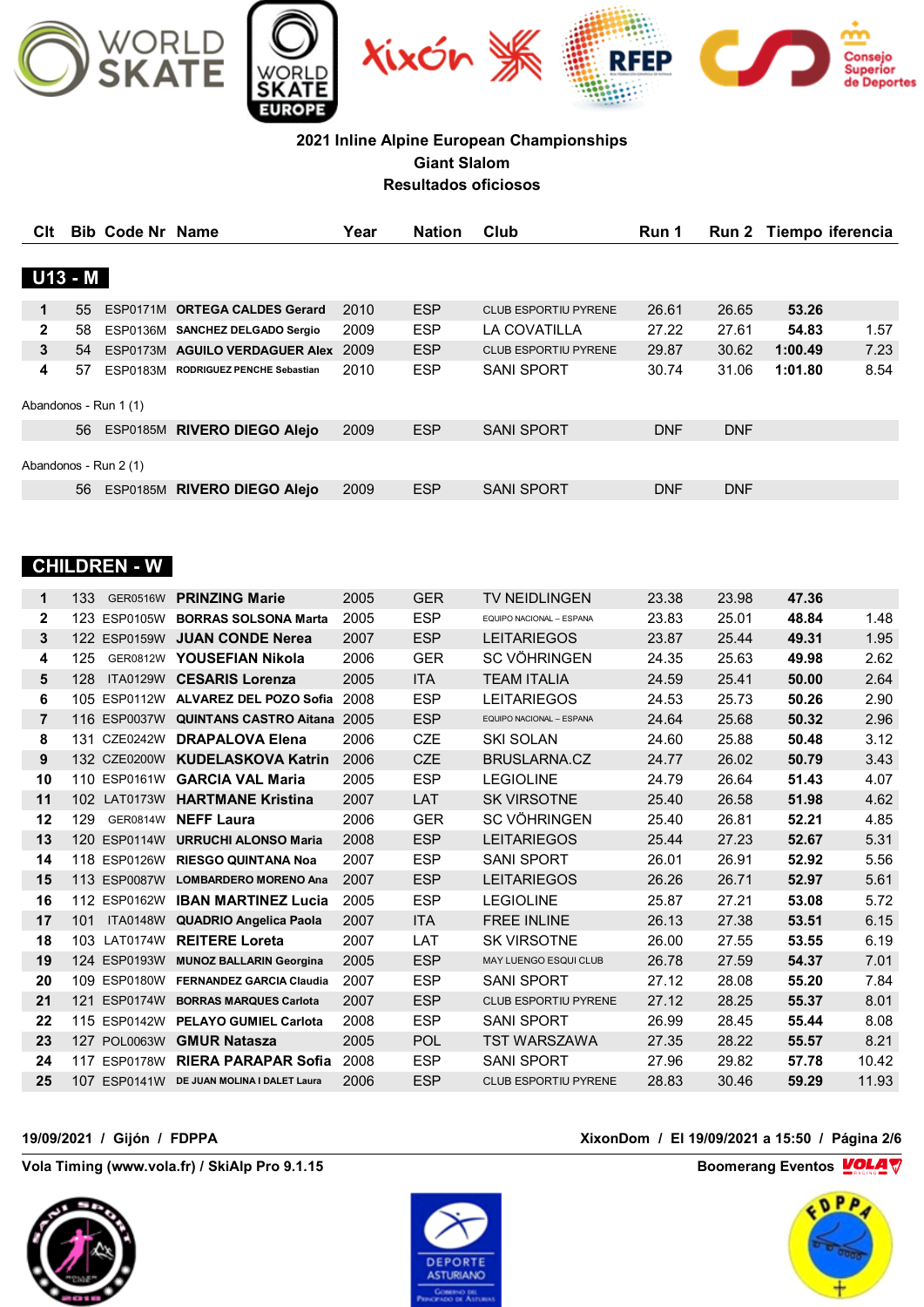

| Clt                  |     | <b>Bib Code Nr Name</b>    |                                   | Year | <b>Nation</b> | Club                        | Run 1      |            |         | Run 2 Tiempo iferencia |
|----------------------|-----|----------------------------|-----------------------------------|------|---------------|-----------------------------|------------|------------|---------|------------------------|
|                      |     |                            |                                   |      |               |                             |            |            |         |                        |
| 26                   |     |                            | 104 ESP0175W ADAN SERRANO Marta   | 2008 | <b>ESP</b>    | <b>CLUB ESPORTIU PYRENE</b> | 31.41      | 33.76      | 1:05.17 | 17.81                  |
|                      |     |                            |                                   |      |               |                             |            |            |         |                        |
|                      |     | Abandonos - Run 1 (4)      |                                   |      |               |                             |            |            |         |                        |
|                      |     | 111 ESP0110W               | <b>GONZALEZ DEL CAMPO Maria</b>   | 2005 | <b>ESP</b>    | <b>LEITARIEGOS</b>          | <b>DNF</b> |            |         |                        |
|                      |     |                            | 114 ESP0157W LOPEZ GARCIA Ainara  | 2005 | <b>ESP</b>    | <b>LEITARIEGOS</b>          | <b>DNF</b> |            |         |                        |
|                      |     |                            | 119 ESP0148W RUBIO MARTIN Natalia | 2005 | <b>ESP</b>    | <b>LEITARIEGOS</b>          | <b>DNF</b> |            |         |                        |
|                      |     |                            | 126 LAT0109W SALNIKOVA Frida      | 2006 | LAT           | <b>SK PANTERA</b>           | <b>DNF</b> |            |         |                        |
|                      |     |                            |                                   |      |               |                             |            |            |         |                        |
|                      |     | Descalificados - Run 1 (2) |                                   |      |               |                             |            |            |         |                        |
|                      |     | 106 ESP0129W               | <b>CASTRO LOPEZ Antia</b>         | 2007 | <b>ESP</b>    | <b>SANI SPORT</b>           | <b>DSQ</b> |            |         | Puerta 18              |
|                      |     | 108 ESP0187W               | <b>ENTRIALGO MELERO Adriana</b>   | 2007 | <b>ESP</b>    | <b>SANI SPORT</b>           | <b>DSQ</b> |            |         | Puerta 21              |
|                      |     |                            |                                   |      |               |                             |            |            |         |                        |
| Ausentes - Run 2 (1) |     |                            |                                   |      |               |                             |            |            |         |                        |
|                      | 130 | <b>GER0756W</b>            | <b>RILLING Chanelle</b>           | 2005 | <b>GER</b>    | <b>SC SUNDERN</b>           | 24.73      | <b>DNS</b> |         |                        |
|                      |     |                            |                                   |      |               |                             |            |            |         |                        |

## **CHILDREN - M**

| 1              | 163 |                 | LAT0145M SMALCS Georgs                 | 2007 | LAT        | <b>GS SPORTS</b>             | 23.80 | 24.91 | 48.71 |      |
|----------------|-----|-----------------|----------------------------------------|------|------------|------------------------------|-------|-------|-------|------|
| $\mathbf{2}$   | 158 |                 | ESP0048M SABUGO BUENO Ivan             | 2005 | <b>ESP</b> | EQUIPO NACIONAL - ESPANA     | 23.92 | 24.91 | 48.83 | 0.12 |
| 3              | 139 |                 | ESP0065M ARIAS SANCHEZ Marcos          | 2008 | <b>ESP</b> | <b>SANI SPORT</b>            | 23.98 | 25.36 | 49.34 | 0.63 |
| 4              | 136 |                 | LAT0107M ZVEJNIEKS Jurais              | 2005 | LAT        | <b>SK VIRSOTNE</b>           | 24.73 | 24.75 | 49.48 | 0.77 |
| 5              |     |                 | 150 ESP0192M BORRAS SOLSONA Pep        | 2006 | <b>ESP</b> | <b>MAY LUENGO ESQUI CLUB</b> | 24.14 | 25.76 | 49.90 | 1.19 |
| 6              |     |                 | 152 ESP0123M SALA LATORRE Joan         | 2006 | <b>ESP</b> | MAY LUENGO ESQUI CLUB        | 24.35 | 25.65 | 50.00 | 1.29 |
| $\overline{7}$ |     |                 | 153 ESP0125M SELGA COSTA Oleguer       | 2005 | <b>ESP</b> | <b>MAY LUENGO ESQUI CLUB</b> | 24.44 | 25.61 | 50.05 | 1.34 |
| 8              | 157 |                 | LAT0170M ALLENS Rihards                | 2005 | LAT        | <b>SK VIRSOTNE</b>           | 24.48 | 25.71 | 50.19 | 1.48 |
| 9              | 142 | <b>ESP0097M</b> | <b>MERINO SANCHEZ Hector</b>           | 2005 | <b>ESP</b> | <b>LA COVATILLA</b>          | 25.00 | 25.29 | 50.29 | 1.58 |
| 10             | 162 |                 | CZE0201M MATOUSEK Tomas                | 2006 | <b>CZE</b> | <b>LK JIRKOV</b>             | 24.95 | 25.43 | 50.38 | 1.67 |
| 11             | 134 | <b>ITA0138M</b> | <b>PE Mattia</b>                       | 2006 | <b>ITA</b> | <b>FREE INLINE</b>           | 24.69 | 25.76 | 50.45 | 1.74 |
| $12 \,$        | 135 |                 | ITA0112M RONDI Cristian                | 2007 | <b>ITA</b> | <b>BAZ SNOW E RACE</b>       | 24.68 | 25.79 | 50.47 | 1.76 |
| 13             | 156 |                 | ITA0139M FANCHINI Antonio              | 2007 | <b>ITA</b> | <b>FREE INLINE</b>           | 25.16 | 25.99 | 51.15 | 2.44 |
| 14             | 159 |                 | POL0109M KAMECKI Dariusz               | 2008 | POL        | <b>SKIMKA SAY SPORT</b>      | 25.26 | 26.05 | 51.31 | 2.60 |
| 15             | 138 | ESP0091M        | <b>ALVARO GOMEZ Albert</b>             | 2007 | <b>ESP</b> | CLUB ESPORTIU PYRENE         | 25.33 | 26.29 | 51.62 | 2.91 |
| 16             | 143 | <b>ESP0098M</b> | <b>MERINO SANCHEZ Jaime</b>            | 2007 | <b>ESP</b> | <b>LA COVATILLA</b>          | 25.48 | 26.48 | 51.96 | 3.25 |
| 17             |     |                 | 161 GER0818M NEFF Jonas                | 2006 | <b>GER</b> | <b>SC VÖHRINGEN</b>          | 26.22 | 25.96 | 52.18 | 3.47 |
| 18             |     | 154 POL0132W    | <b>CZERWINSKI Karol</b>                | 2005 | POL        | AZS WARSZAWA                 | 25.82 | 26.69 | 52.51 | 3.80 |
| 19             |     |                 | 160 GER0755M RILLING Collin            | 2005 | <b>GER</b> | <b>SC SUNDERN</b>            | 26.27 | 26.45 | 52.72 | 4.01 |
| 20             | 151 |                 | ESP0190M REY SIMON Pol                 | 2008 | <b>ESP</b> | CDE ESQUÍ MADRID             | 25.74 | 27.69 | 53.43 | 4.72 |
| 21             | 149 |                 | ESP0196M ARMENGOL CASTILLEJO Jan       | 2006 | <b>ESP</b> | MAY LUENGO ESQUI CLUB        | 25.97 | 28.60 | 54.57 | 5.86 |
| 22             | 155 |                 | LAT0172M VALINKS Karlis                | 2006 | LAT        | <b>SK VIRSOTNE</b>           | 27.34 | 28.29 | 55.63 | 6.92 |
| 23             | 141 |                 | ESP0135M LOPEZ BLANCO Alvaro           | 2007 | <b>ESP</b> | <b>LA COVATILLA</b>          | 27.89 | 29.11 | 57.00 | 8.29 |
| 24             | 146 | ESP0086M        | <b>SANTOS ALONSO-VILLALOBOS Alonso</b> | 2007 | <b>ESP</b> | <b>LEITARIEGOS</b>           | 28.14 | 30.47 | 58.61 | 9.90 |

**Vola Timing (www.vola.fr) / SkiAlp Pro 9.1.15 Boomerang Eventos VOLAT** 





**19/09/2021 / Gijón / FDPPA XixonDom / El 19/09/2021 a 15:50 / Página 3/6**

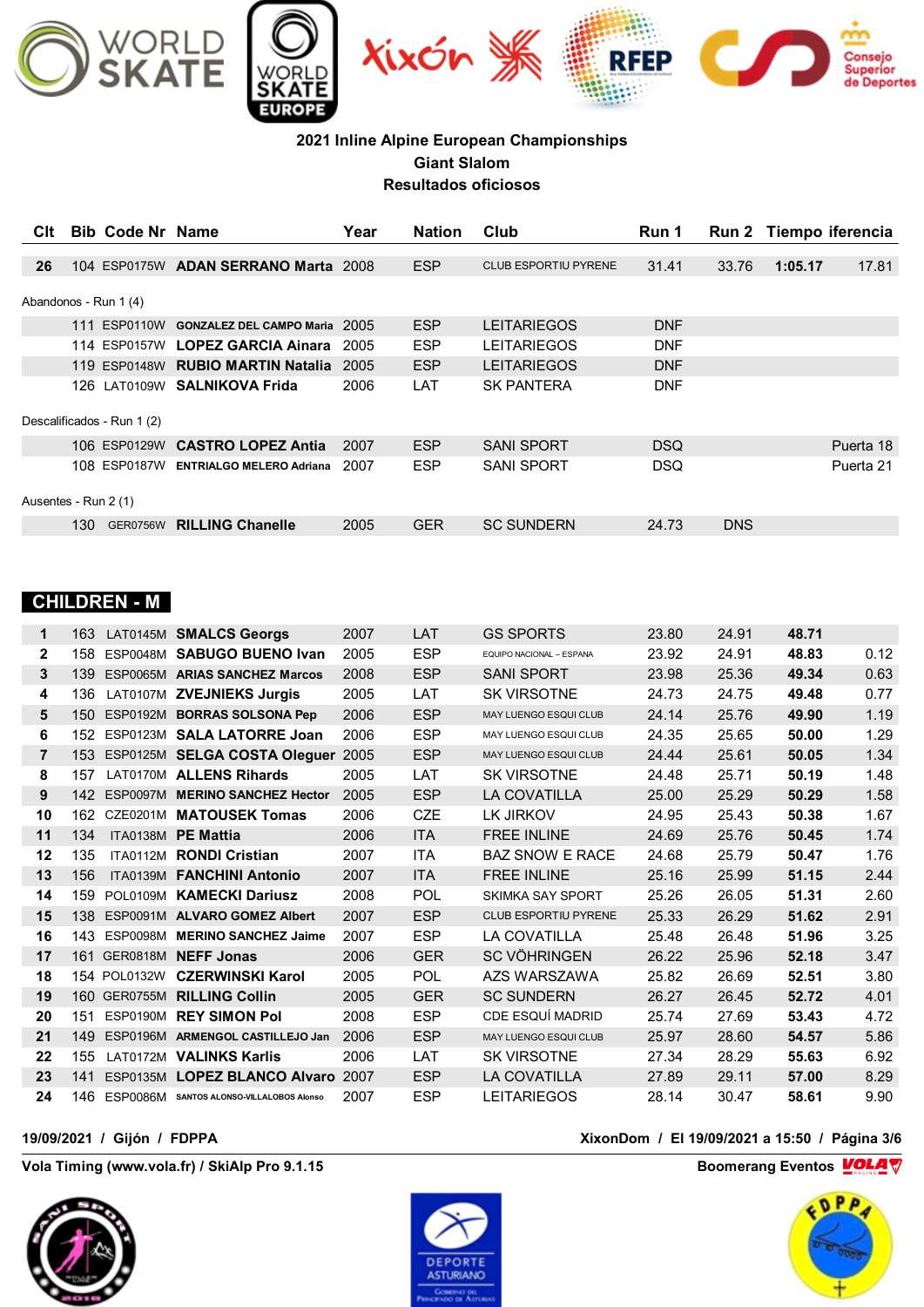

| Clt            |     | <b>Bib Code Nr Name</b>    |                                         | Year | <b>Nation</b> | Club                        | Run 1      |            |         | Run 2 Tiempo iferencia |
|----------------|-----|----------------------------|-----------------------------------------|------|---------------|-----------------------------|------------|------------|---------|------------------------|
| 25             | 137 |                            | ESP0170M ALMIRALL PEREZ Pablo           | 2005 | <b>ESP</b>    | <b>CLUB ESPORTIU PYRENE</b> | 28.90      | 30.37      | 59.27   | 10.56                  |
| 26             |     |                            | 147 ESP0176M VILARASAU RUIZ Oliver      | 2007 | <b>ESP</b>    | <b>CLUB ESPORTIU PYRENE</b> | 30.56      | 30.98      | 1:01.54 | 12.83                  |
|                |     | Abandonos - Run 1 (3)      |                                         |      |               |                             |            |            |         |                        |
|                |     |                            | 144 ESP0147M RODRIGUEZ PENCHE Roque     | 2006 | <b>ESP</b>    | <b>SANI SPORT</b>           | <b>DNF</b> |            |         |                        |
|                | 145 |                            | ESP0099M SANCHEZ CASTELLANO Alejandro   | 2008 | <b>ESP</b>    | <b>LA COVATILLA</b>         | <b>DNF</b> |            |         |                        |
|                |     |                            | 148 ESP0083M ZUNIGA RODRIGUEZ Jose      | 2007 | <b>ESP</b>    | <b>LEITARIEGOS</b>          | <b>DNF</b> |            |         |                        |
|                |     | Descalificados - Run 2 (1) |                                         |      |               |                             |            |            |         |                        |
|                |     |                            | 140 ESP0181M ESCOBEDO CABAL Carlos 2008 |      | <b>ESP</b>    | <b>SANI SPORT</b>           | 27.91      | <b>DSQ</b> |         | Puerta 21              |
|                |     | <b>JUNIOR - W</b>          |                                         |      |               |                             |            |            |         |                        |
| $\mathbf 1$    | 175 | <b>ITA0104W</b>            | <b>COLOMBO Lisa</b>                     | 2004 | <b>ITA</b>    | <b>TEAM ITALIA</b>          | 24.43      | 24.68      | 49.11   |                        |
| $\mathbf{2}$   |     |                            | 170 ESP0036W ARIAS SANCHEZ Claudia      | 2003 | <b>ESP</b>    | EQUIPO NACIONAL - ESPANA    | 24.15      | 25.07      | 49.22   | 0.11                   |
| 3              | 171 | GER0362W                   | <b>ROGEL Vanessa</b>                    | 2003 | <b>GER</b>    | <b>SC VÖHRINGEN</b>         | 24.31      | 25.04      | 49.35   | 0.24                   |
| 4              |     | 165 ESP0168W               | FERNANDEZ-GAYOL GALLEGO Marta           | 2004 | <b>ESP</b>    | EQUIPO NACIONAL - ESPANA    | 24.23      | 25.21      | 49.44   | 0.33                   |
| 5              | 168 | <b>ITA0109W</b>            | <b>RONDI Giulia</b>                     | 2003 | <b>ITA</b>    | <b>TEAM ITALIA</b>          | 24.56      | 25.29      | 49.85   | 0.74                   |
| 6              |     | 173 ESP0061W               | <b>GARCIA VAL Irene</b>                 | 2003 | <b>ESP</b>    | EQUIPO NACIONAL - ESPANA    | 24.79      | 25.89      | 50.68   | 1.57                   |
| $\overline{7}$ | 172 |                            | GER0490W SCHOEDLBAUER Elisabeth 2004    |      | <b>GER</b>    | FC CHAMMUENSTER             | 24.98      | 26.86      | 51.84   | 2.73                   |
| 8              |     | 167 POL0014W               | <b>BARTKOWSKA Iga</b>                   | 2004 | <b>POL</b>    | TST WARSZAWA                | 25.61      | 26.69      | 52.30   | 3.19                   |
| 8              |     |                            | 166 ESP0077W GOULA BALLESTER Carlota    | 2004 | <b>ESP</b>    | CLUB ESPORTIU PYRENE        | 25.60      | 26.70      | 52.30   | 3.19                   |
| 10             |     | 169 SVK0037W               | <b>NOGOVA Ema</b>                       | 2003 | <b>SVK</b>    | LK BABA PEZINOK             | 26.50      | 26.88      | 53.38   | 4.27                   |

### Abandonos - Run 1 (3)

|  | 164 ESP0035W AMIGO VEGA Ana     | 2003   | <b>ESP</b> | <b>LEITARIEGOS</b> | <b>DNF</b> |
|--|---------------------------------|--------|------------|--------------------|------------|
|  | 174 POL0056W RATAJCZYK Karolina | - 2003 | <b>POL</b> | TST WARSZAWA       | <b>DNF</b> |
|  | 176 CZE0171W ZAKOVA Martina     | 2004   | <b>CZE</b> | LK JIRKOV          | <b>DNF</b> |

### **JUNIOR - M**

|   | 185 GER0517M           | <b>PRINZING Moritz</b>           | 2003 | <b>GER</b> | TV NEIDLINGEN                   | 22.36 | 22.43 | 44.79 |       |
|---|------------------------|----------------------------------|------|------------|---------------------------------|-------|-------|-------|-------|
| 2 | 184 GER0324M           | <b>THAMER Flynn</b>              | 2003 | GER        | <b>SGK ROTENBURG</b>            | 22.45 | 23.00 | 45.45 | 0.66  |
|   | <b>ITA0126M</b><br>182 | <b>FIOROT David</b>              | 2003 | ITA        | TFAM ITAI IA                    | 23.23 | 23.78 | 47.01 | 2.22  |
| 4 | 181<br>ESP0046M        | <b>MACIAS GONCALVES Hugo</b>     | 2003 | <b>ESP</b> | FOUIPO NACIONAL - ESPANA        | 23.07 | 24.09 | 47.16 | 2.37  |
| 5 | 180                    | ESP0047M SABUGO BUENO David 2003 |      | <b>ESP</b> | <b>EQUIPO NACIONAL - ESPANA</b> | 24.49 | 25.94 | 50.43 | 5.64  |
| 6 | 183                    | SVK0035M NOGA Matus              | 2003 | <b>SVK</b> | I K BABA PFZINOK                | 25.32 | 26.20 | 51.52 | 6.73  |
|   |                        | ESP0101M SANCHEZ GARBAYA Diego   | 2004 | <b>ESP</b> | LA COVATILLA                    | 25.46 | 26.08 | 51.54 | 6.75  |
|   | POL0044M<br>79         | <b>BUCKI Mateusz</b>             | 2004 | POL        | <b>SKIMKA SAY SPORT</b>         | 27.14 | 27.74 | 54.88 | 10.09 |

**Vola Timing (www.vola.fr) / SkiAlp Pro 9.1.15 Boomerang Eventos VOLAT** 





**19/09/2021 / Gijón / FDPPA XixonDom / El 19/09/2021 a 15:50 / Página 4/6**

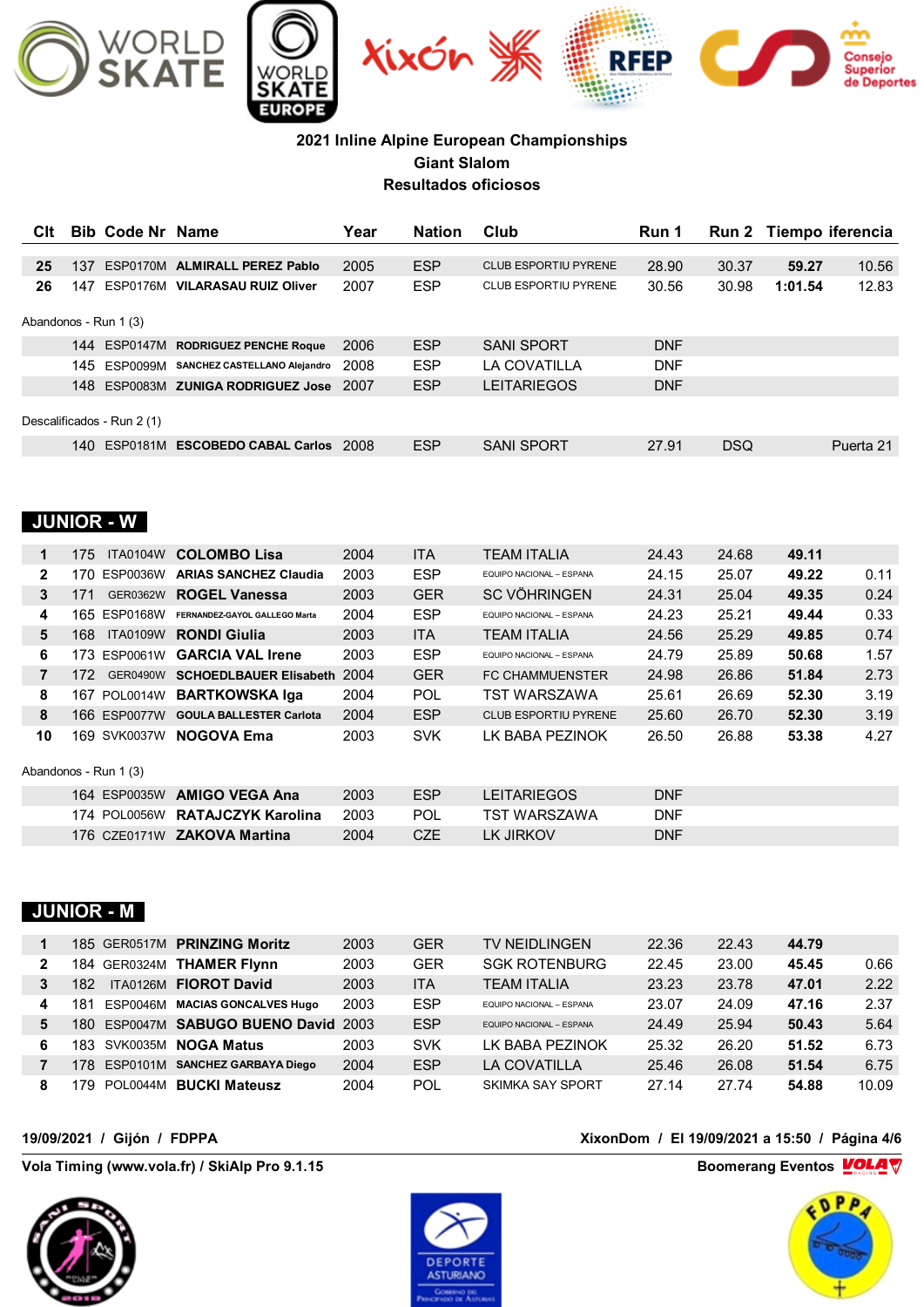

| Clt                  | <b>Bib Code Nr Name</b> |                            | Year | <b>Nation</b> | Club                  | Run 1      | Run 2 Tiempo iferencia |
|----------------------|-------------------------|----------------------------|------|---------------|-----------------------|------------|------------------------|
| Ausentes - Run 1 (1) |                         |                            |      |               |                       |            |                        |
|                      |                         | 177 SVK0088M JANACEK Artur | 2004 | <b>SVK</b>    | LO KARPATY BRATISLAVA | <b>DNS</b> |                        |
|                      |                         |                            |      |               |                       |            |                        |

### **MASTER - M**

| 1                    | 197  |                            | CZE0168M PROCHAZKA Tomas                | 1965 | <b>CZE</b> | LK JIRKOV                    | 24.00      | 24.01      | 48.01 |          |
|----------------------|------|----------------------------|-----------------------------------------|------|------------|------------------------------|------------|------------|-------|----------|
| $\mathbf{2}$         | 186  | <b>ITA0029M</b>            | <b>CORTINOVIS Massimo</b>               | 1968 | ITA        | <b>BAZ SNOW E RACE</b>       | 24.62      | 25.01      | 49.63 | 1.62     |
| 3                    |      |                            | 194 GER0026M ZISTLER Sigi               | 1959 | <b>GER</b> | <b>FC CHAMMUENSTER</b>       | 25.04      | 25.23      | 50.27 | 2.26     |
| 4                    | 192  | GER0334M                   | <b>THAMER Jens</b>                      | 1968 | <b>GER</b> | <b>SGK ROTENBURG</b>         | 25.05      | 25.42      | 50.47 | 2.46     |
| 5                    | 196. |                            | POL0012M TOPOLSKI Boguslaw              | 1969 | <b>POL</b> | TST WARSZAWA                 | 25.40      | 25.23      | 50.63 | 2.62     |
| 6                    | 189  | ESP0121M                   | <b>MUNOZ PI Jordi</b>                   | 1969 | <b>ESP</b> | <b>MAY LUENGO ESQUI CLUB</b> | 25.32      | 25.74      | 51.06 | 3.05     |
| $\overline{7}$       | 191  | <b>SVK0038M</b>            | <b>NOGA Marek</b>                       | 1973 | <b>SVK</b> | LK BABA PEZINOK              | 25.83      | 26.29      | 52.12 | 4.11     |
| 8                    | 187  | <b>ESP0138M</b>            | DE JUAN MOLINA I ALONSO Ramon           | 1964 | <b>ESP</b> | <b>CLUB ESPORTIU PYRENE</b>  | 25.75      | 26.62      | 52.37 | 4.36     |
| 9                    | 193  |                            | ITA0002M MELZI Marco                    | 1969 | <b>ITA</b> | <b>FREE INLINE</b>           | 27.74      | 24.82      | 52.56 | 4.55     |
| Ausentes - Run 1 (1) |      |                            |                                         |      |            |                              |            |            |       |          |
|                      | 190  |                            | ESP0194M SELGA FEIXAS Jordi             | 1967 | <b>ESP</b> | <b>MAY LUENGO ESQUI CLUB</b> | <b>DNS</b> |            |       |          |
|                      |      | Abandonos - Run 1 (1)      |                                         |      |            |                              |            |            |       |          |
|                      |      |                            | 195 GER0193M WOELFLE Walter             | 1961 | <b>GER</b> | <b>SGK ROTENBURG</b>         | <b>DNF</b> |            |       |          |
|                      |      | Descalificados - Run 2 (1) |                                         |      |            |                              |            |            |       |          |
|                      | 188  | <b>ESP0132M</b>            | <b>SUAREZ MARTINEZ Francisco Javier</b> | 1974 | <b>ESP</b> | <b>ALMONTE</b>               | 28.38      | <b>DSQ</b> |       | Puerta 9 |
|                      |      |                            |                                         |      |            |                              |            |            |       |          |

### **ACTIVE - W**

| 1              | 215<br>GER0181W        | <b>SING Mona</b>                 | 1991 | <b>GER</b> | <b>SV WINNENDEN</b>             | 23.36 | 23.68 | 47.04 |      |
|----------------|------------------------|----------------------------------|------|------------|---------------------------------|-------|-------|-------|------|
| $\mathbf{2}$   | 212<br>GER0126W        | <b>BOERSIG Elea</b>              | 1999 | <b>GER</b> | TG TUTTI INGEN                  | 23.87 | 24.06 | 47.93 | 0.89 |
| 3              | 214<br>GER0360W        | <b>ROGEL Sinah</b>               | 2000 | <b>GER</b> | <b>SC VÖHRINGEN</b>             | 23.71 | 24.40 | 48.11 | 1.07 |
| 4              | 210.<br>ESP0025W       | <b>MELLADO ARGUEDAS Ainhoa</b>   | 2000 | <b>ESP</b> | FOUIPO NACIONAL - ESPANA        | 23.92 | 24.27 | 48.19 | 1.15 |
| 5              | <b>ESP0078W</b><br>204 | <b>BORRAS SOLSONA Anna</b>       | 2001 | <b>ESP</b> | <b>EQUIPO NACIONAL - ESPANA</b> | 23.71 | 24.55 | 48.26 | 1.22 |
| 6              | 213 SVK0004W           | <b>KESELA Lenka</b>              | 1998 | <b>SVK</b> | SI OVAKIA TFAM                  | 24.18 | 24.44 | 48.62 | 1.58 |
| $\overline{7}$ | 211<br><b>GER0200W</b> | <b>SCHMID Lisa</b>               | 1999 | <b>GER</b> | <b>TG TUTTLINGEN</b>            | 24.27 | 24.59 | 48.86 | 1.82 |
| 8              | 209.<br>POL0030W       | <b>NOWAK Anna</b>                | 1997 | <b>POL</b> | $\blacksquare$                  | 24.49 | 24.70 | 49.19 | 2.15 |
| 9              | 202<br>ESP0019W        | <b>GARCIA AMIGO Marta-Egeria</b> | 1999 | <b>ESP</b> | <b>EQUIPO NACIONAL - ESPANA</b> | 24.42 | 24.90 | 49.32 | 2.28 |
| 10             | 207<br>GER0590W        | <b>DURST Laura</b>               | 2002 | <b>GER</b> | <b>TSV STEINENBRONN</b>         | 25.02 | 24.91 | 49.93 | 2.89 |
| 11             | 208 ESP0018W           | <b>REQUEJO GARCIA Nuria</b>      | 1998 | <b>ESP</b> | <b>EQUIPO NACIONAL - ESPANA</b> | 25.02 | 24.98 | 50.00 | 2.96 |
| 12             | 198<br><b>ITA0127W</b> | <b>CESARIS Camilla</b>           | 2002 | ITA        | <b>TEAM ITALIA</b>              | 25.59 | 24.93 | 50.52 | 3.48 |
| 13             | 200<br>ESP0090W        | <b>TORRAS PALAU Laia</b>         | 2002 | <b>ESP</b> | <b>EQUIPO NACIONAL - ESPANA</b> | 25.35 | 25.28 | 50.63 | 3.59 |
|                |                        |                                  |      |            |                                 |       |       |       |      |

**Vola Timing (www.vola.fr) / SkiAlp Pro 9.1.15 Boomerang Eventos VOLAT** 





### **19/09/2021 / Gijón / FDPPA XixonDom / El 19/09/2021 a 15:50 / Página 5/6**